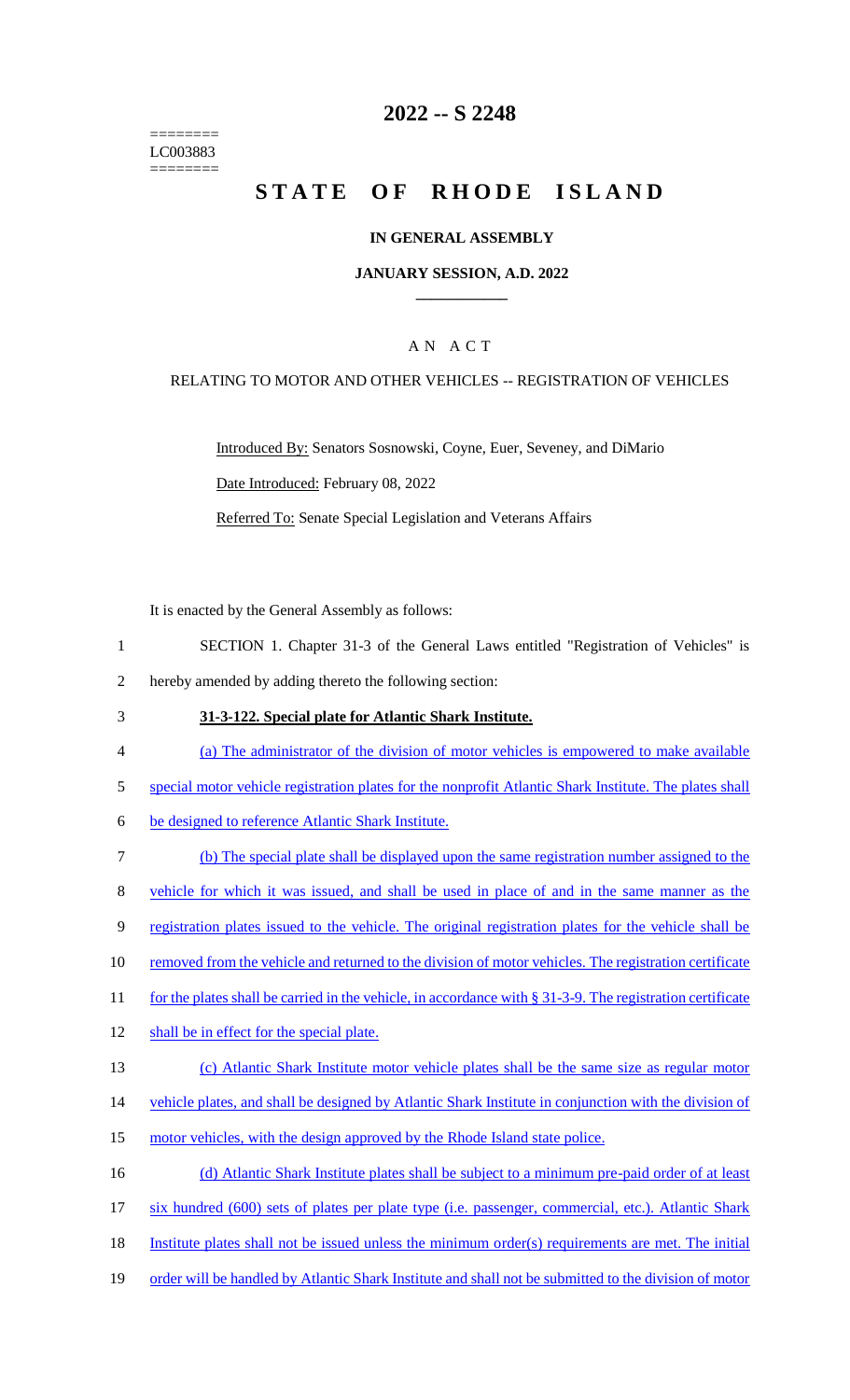- vehicles for production until the minimum order(s) have been met and the proper paperwork
- submitted to the division.
- (e) The administrator of motor vehicles shall develop pre-payment procedures, and any
- other procedures deemed necessary to carry out the purposes of this section.
- (f) In addition to the regular prescribed motor vehicle registration fee, Atlantic Shark
- Institute plates shall be subject to a forty-dollar (\$40.00) issuance surcharge.
- (g) The forty-dollar (\$40.00) issuance surcharge shall be allocated as follows: Twenty
- dollars (\$20.00) shall be allocated to the general fund and the remaining twenty dollars (\$20.00)
- shall be distributed annually to Atlantic Shark Institute to assist in the fiscal needs and in
- 10 furtherance of its mission.
- 11 (h) A ten-dollar (\$10) surcharge for subsequent registration renewals will go to Atlantic
- Shark Institute.
- (i) In consideration of the receipt of funds from the registration of Atlantic Shark Institute
- 14 plates, the organization must use any Rhode Island-sourced funds in and for the benefit of Rhode
- Island-based charitable organizations.
- (j) Atlantic Shark Institute will be required to submit an annual accounting report before
- such monies are distributed.
- (k) There shall be no refunds for early cancellation of Atlantic Shark Institute motor vehicle
- 19 license plates.
- SECTION 2. This act shall take effect six months after passage.

======== LC003883 ========